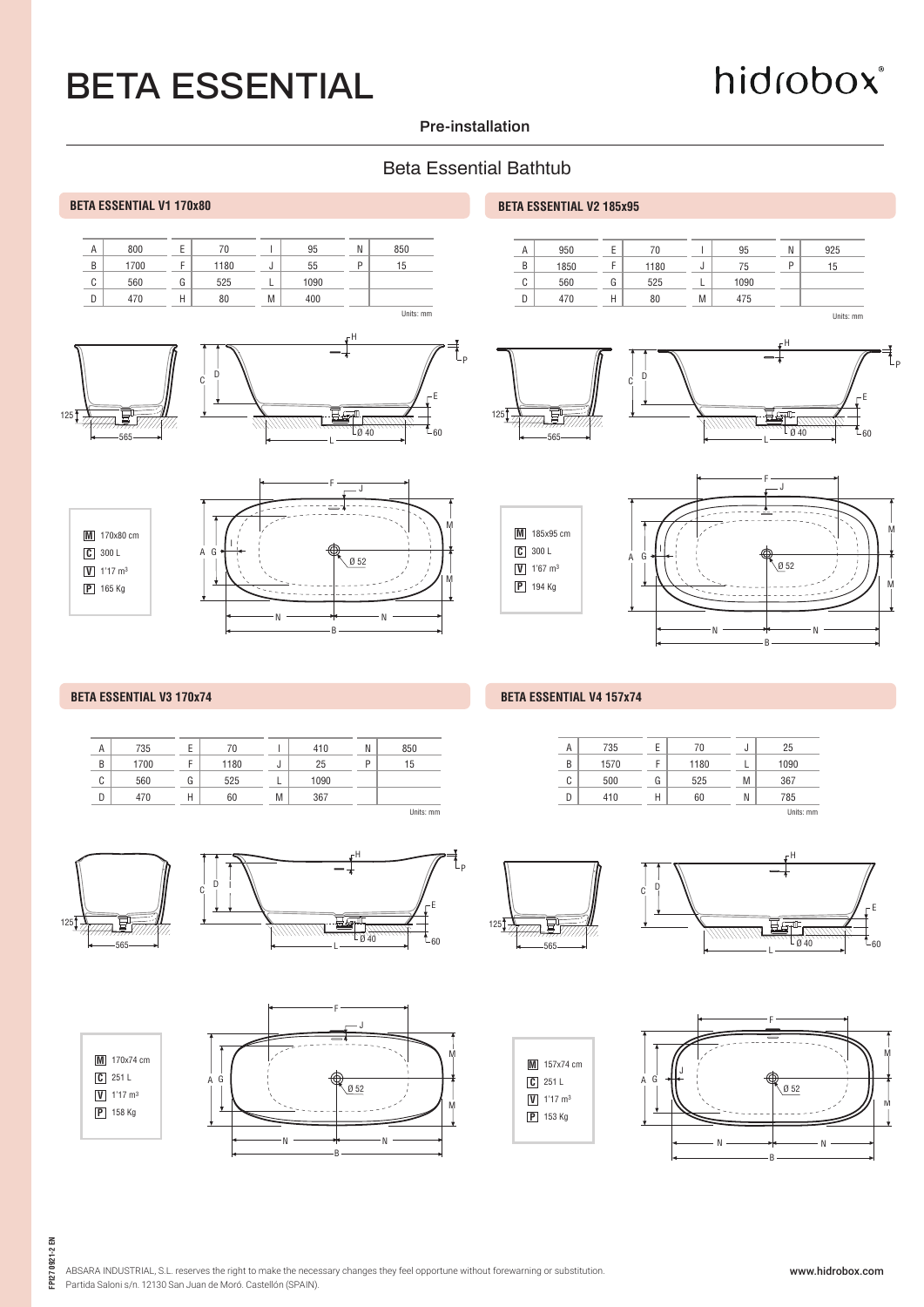## hidrobox®

#### **Pre-installation**

#### Beta Essential Bathtub













60 1000

H I



560 470

 $\overline{c}$  $\mathsf D$ 



Units: mm

15

P

FPI27 0921-2 EN **FPI27 0921-2 EN**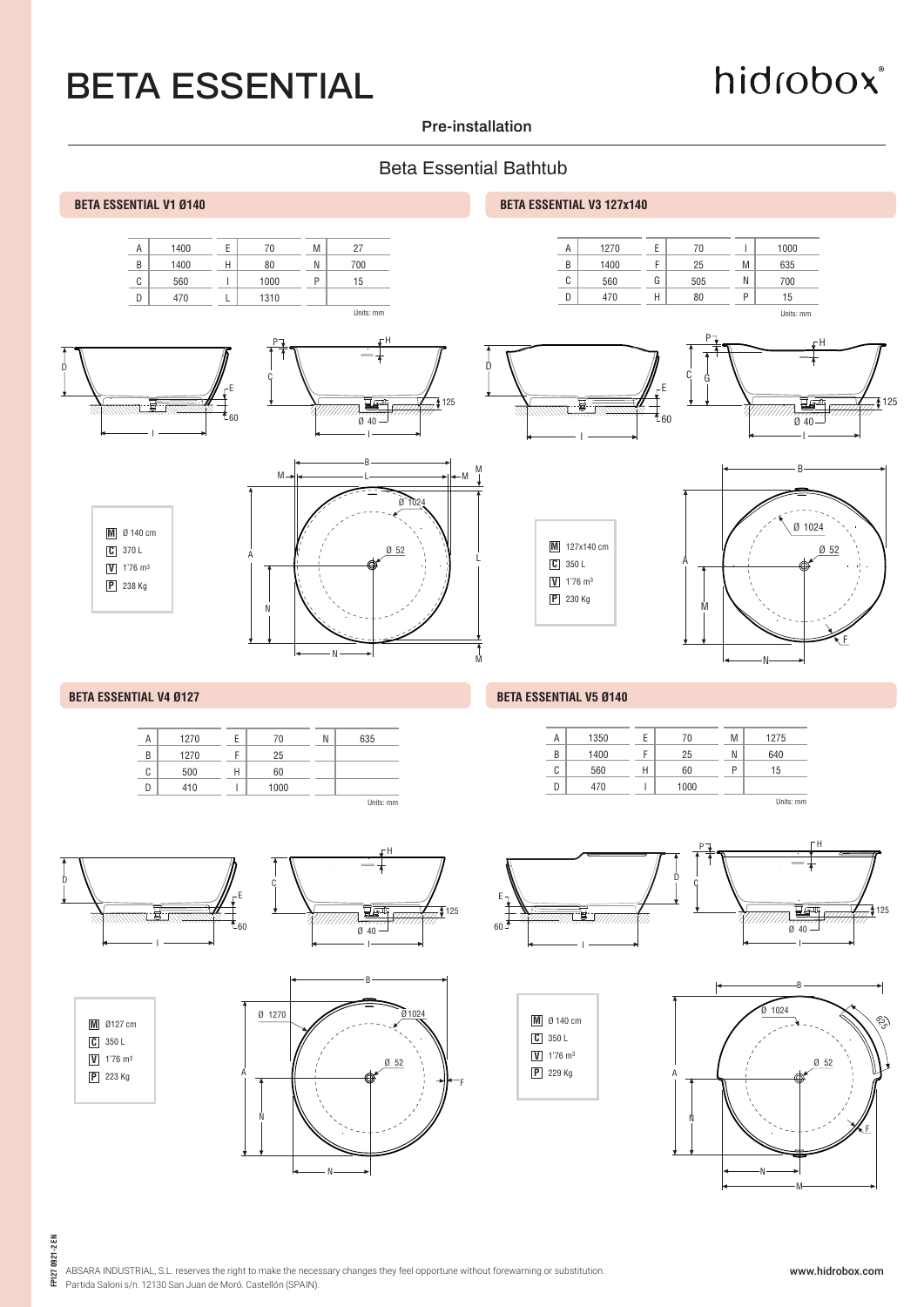## hidrobox®

**Pre-installation**



**Adhesives and others** *(supplied by hidrobox)*

**Silicone sealant** *310 ml cartridge*